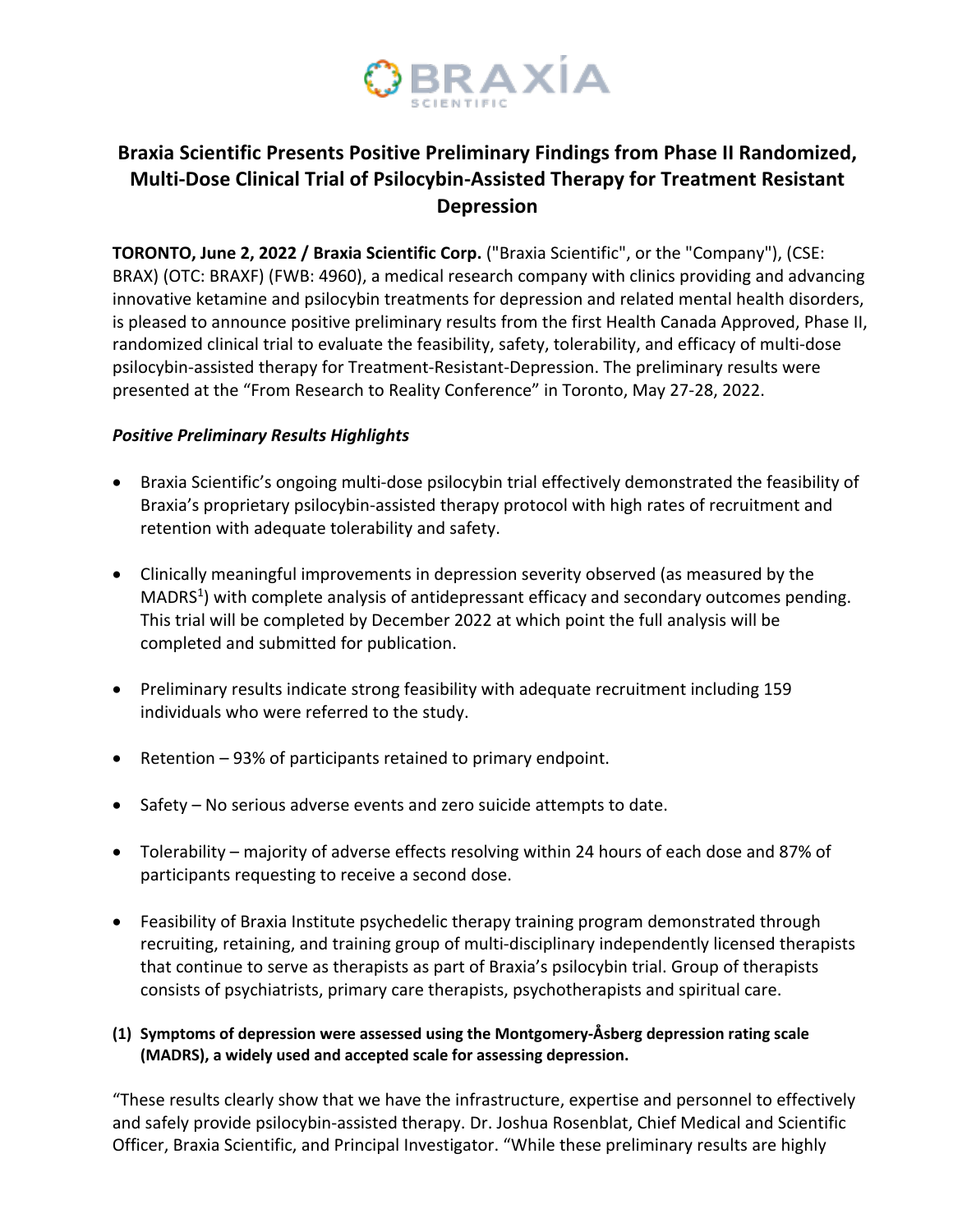# **BRAXÍA**

encouraging, they also provide us with additional guidance as we evaluate and optimize our clinical protocols in delivering innovative, psychedelic treatments to patients with treatment resistant depression. These results also reinforce the potential value of the clinical infrastructure we have established to target new innovative treatments."

Dr. Roger McIntyre, President and CEO, Braxia Scientific, "In addition to our ongoing trial that enables us to provide access to this treatment today, we are excited by the prospect these results with psilocybin may offer patients with treatment resistant depression, an area in need of therapeutic innovation. In addition to guiding professionals internationally on the safe and effective implementation of ketamine, Braxia Scientific is also conducting highly rigorous clinical research with psilocybin, ketamine, and related agents with the aim to provide eligible persons with innovative treatments that work rapidly and are safe to administer."

### **Accessing Psilocybin and Ketamine in Canada**

Braxia Scientific is a leader in providing access to innovative rapid acting treatments such as ketamine and psilocybin for people living with treatment resistant depression. Braxia Scientific was the first to receive Health Canada approval for a multi-dose psilocybin-assisted therapy clinical trial in July 2021, and dosed its first participant in November 2021. This ongoing clinical trial provides Canadians with immediate access to psilocybin for treatment resistant depression.

Recently, Braxia Scientific also recently announced its among the first to receive approval for **psilocybin-assisted therapy treatment** approval in **Ontario** using Health Canada's **Special Access Program (SAP).** The SAP was amended January 5th, 2022 to include access to psychedelic compounds on a case-by-case basis outside of clinical trials.

Canadians interested in applying to the SAP, to participate in clinical trials or to qualify for other treatments, such as IV and oral Ketamine for the treatment of depression, may contact the medical team at Braxia Health (the Canadian Rapid Treatment Centre of Excellence https://crtce.com).

### **About Braxia Scientific Corp.**

Braxia Scientific is a medical research company with clinics that provide innovative ketamine treatments for persons with depression and related disorders. Through its medical solutions, Braxia aims to reduce the illness burden of brain-based disorders, such as major depressive disorder among others. Braxia is primarily focused on (i) owning and operating multidisciplinary clinics, providing treatment for mental health disorders, and (ii) research activities related to discovering and commercializing novel drugs and delivery methods. Braxia seeks to develop ketamine and derivatives and other psychedelic products from its IP development platform. Through its wholly owned subsidiary, the Canadian Rapid Treatment Center of Excellence Inc., Braxia currently operates multidisciplinary community-based clinics offering rapid-acting treatments for depression located in Mississauga, Toronto, Ottawa, and Montreal.

ON BEHALF OF THE BOARD "Dr. Roger S. McIntyre"

Dr. Roger S. McIntyre